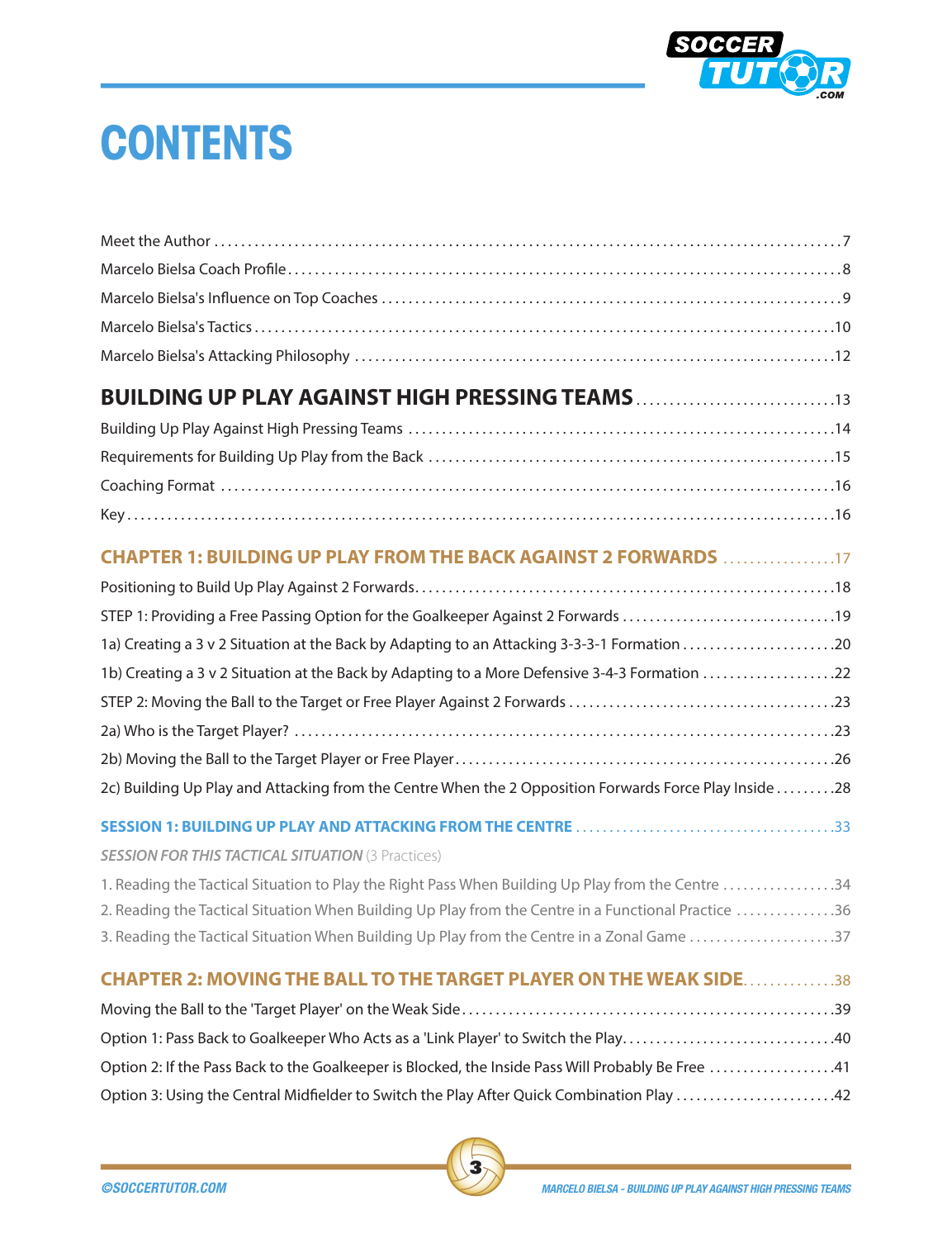

| Option 4: If the Pass Back to GK + Inside Pass Are Blocked, the Full Back Acts as a 'Link Player' to Switch Play43 |
|--------------------------------------------------------------------------------------------------------------------|
| <b>SESSION 2: PLAYING THROUGH PRESSURE ON STRONG SIDE &amp; SWITCH PLAY AGAINST 2 FORWARDS  44</b>                 |
| <b>SESSION FOR THIS TACTICAL SITUATION (2 Practices)</b>                                                           |
|                                                                                                                    |
| 2. Playing Through Pressure on Strong Side Against 2 Forwards and Switching Play in an 8 (+GK) v 6 Game 46         |
| SESSION 3: SWITCHING PLAY AND EXPLOITING AN ADVANTAGE ON THE WEAK SIDE (2 FORWARDS)47                              |
| <b>SESSION FOR THIS TACTICAL SITUATION (4 Practices)</b>                                                           |
| 1. Pattern of Play to Build Up & Switch Play Against 2 Forwards + Attacking Combinations on Weak Side 48           |
| 2. Switching Play Against 2 Forwards and Exploiting an Advantage on Weak Side in a Functional Practice 50          |
| 3. Switching Play Against 2 Forwards and Exploiting an Advantage on Weak Side in a Functional Game52               |
| 4. Switching Play Against 2 Forwards and Exploiting an Advantage on Weak Side in an 11 v 11 Zonal Game53           |
| <b>CHAPTER 3: BUILDING UP PLAY FROM THE BACK AGAINST 1 FORWARD 54</b>                                              |
|                                                                                                                    |
| STEP 1: Providing a Free Passing Option for the Goalkeeper Against 1 Forward 57                                    |
|                                                                                                                    |
| SESSION 4: PLAYING THROUGH PRESSURE ON STRONG SIDE & SWITCH PLAY AGAINST 1 FORWARD 62                              |
| <b>SESSION FOR THIS TACTICAL SITUATION (2 Practices)</b>                                                           |
|                                                                                                                    |
| 2. Playing Through Pressure on Strong Side Against 1 Forward and Switching Play in an 8 (+GK) v 6 Game64           |
| SESSION 5: SWITCHING PLAY AND EXPLOITING AN ADVANTAGE ON THE WEAK SIDE (1 FORWARD)65                               |
| <b>SESSION FOR THIS TACTICAL SITUATION (4 Practices)</b>                                                           |
| 1. Pattern of Play to Build Up and Switch the Play Against 1 Forward + Attacking Combinations66                    |
| 2. Switching Play Against 1 Forward and Exploiting an Advantage on the Weak Side in a Functional Practice  68      |
| 3. Switching Play Against 1 Forward and Exploiting an Advantage on the Weak Side in a Functional Game 70           |
| 4. Switching Play Against 1 Forward and Exploiting an Advantage on the Weak Side in an 11 v 11 Zonal Game .71      |
| <b>CHAPTER 4: CREATING AND EXPLOITING 3 V 2 SITUATIONS NEAR THE SIDELINE72</b>                                     |
|                                                                                                                    |

STEP 4: Exploiting the Numerical Advantage Created . . . . . . . . . . . . . . . . . . . . . . . . . . . . . . . . . . . . . . . . . . . . . . . . . . . . . . . . . 75 Option 1a: Direct Pass to the Full Back Who is Free of Marking Near the Sideline . . . . . . . . . . . . . . . . . . . . . . . . . . . . . . . 75 Option 1b: Exploiting the 2 v 1 with the Winger's Run into the Space Behind the Full Back . . . . . . . . . . . . . . . . . . . . . 76 Option 1c: The Winger Exploits the Space Created in the Centre by the Forward's Run Out Wide . . . . . . . . . . . . . . . 77 Option 2: Quick Combination Play to Move the Ball to the Free Full Back when the Direct Pass is Blocked . . . . . . . 78

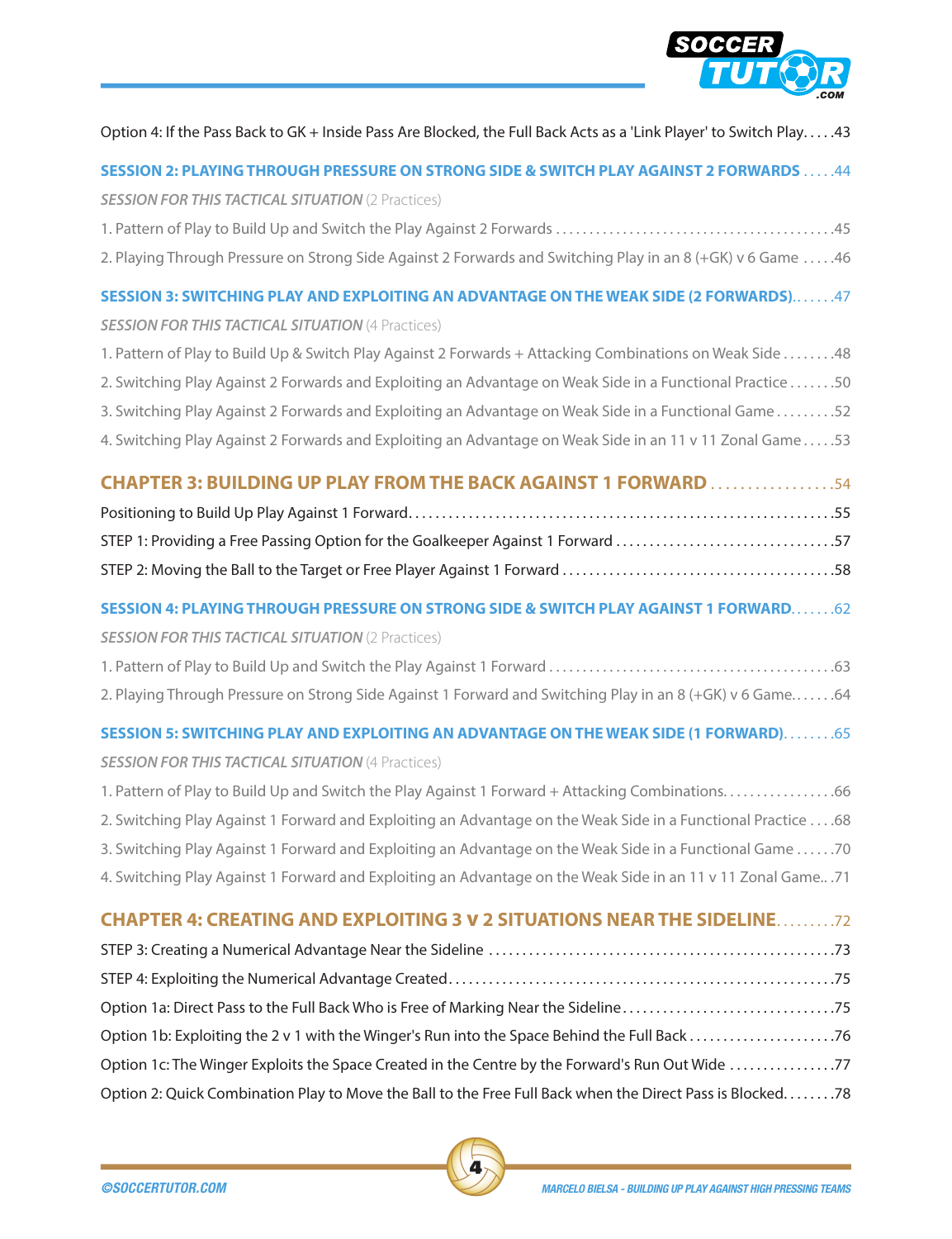

| Option 4: Exploiting the Space Behind the Opposition Full Back Who Moves Forward to Mark Our Winger80            |
|------------------------------------------------------------------------------------------------------------------|
|                                                                                                                  |
| <b>SESSION FOR THIS TACTICAL SITUATION (8 Practices)</b>                                                         |
| 1. Moving into Available Passing Lanes with Quick Combination Play (Unopposed)                                   |
| 2. Synchronised Movements and Combination Play Between the Full Back and Winger (Unopposed) 83                   |
| 3. Synchronised Movements and Combination Play Between the Full Back and Winger (Opposed) 84                     |
|                                                                                                                  |
|                                                                                                                  |
| 6. Creating and Exploiting a 3 v 2 Numerical Advantage Near the Sideline in a Functional Practice 87             |
| 7. Creating and Exploiting a 3 v 2 Numerical Advantage Near the Sideline in an 11 v 10 Game 88                   |
| 8. Creating and Exploiting a 3 v 2 Numerical Advantage Near the Sideline in an 11 v 11 Game 89                   |
| <b>CHAPTER 5: ATTACKING SOLUTIONS WITH A 3 V 3 SITUATION NEAR THE SIDELINE90</b>                                 |
| Attacking Solutions with a 3 v 3 Situation Near the Sideline (Against 2 Forwards)91                              |
| Attacking Solutions with a 3 v 3 Situation Near the Sideline (Against 1 Forward)94                               |
| SESSION 7: ATTACKING SOLUTIONS TO COUNTER THE 3 V 3 SITUATION NEAR THE SIDELINE. 96                              |
| <b>SESSION FOR THIS TACTICAL SITUATION (4 Practices)</b>                                                         |
| 1. Quick Combination to Switch Play to the Full Backs in Available Space (Technical Practice) 97                 |
| 2. Attacking Solutions to Counter the 3 v 3 Situation Near the Sideline in a Zonal Game (Against 2 Forwards)  98 |
| 3. Attacking Solutions to Counter the 3 v 3 Situation Near the Sideline in a Zonal Game (Against 1 Forward)  .99 |
| 4. Attacking Solutions to Counter the 3 v 3 Situation Near the Sideline in an 11 v 11 Zonal Game  100            |
| <b>CHAPTER 6: CREATING AND EXPLOITING SPACE IN A 4 V 3 (OR 4 V 4) SITUATION</b>                                  |
|                                                                                                                  |
|                                                                                                                  |
| SESSION 8: CREATING AND EXPLOITING SPACE IN A 4 V 3 (OR 4 V 4) SITUATION AROUND THE BALL 104                     |
| <b>SESSION FOR THIS TACTICAL SITUATION (4 Practices)</b>                                                         |
|                                                                                                                  |
| 2. Creating and Exploiting Space Within a 4 v 3 or 4 v 4 Situation in a Dynamic Zonal Practice 106               |
| 3. Creating and Exploiting Space Within a 4 v 3 or 4 v 4 Situation Near the Sideline in a Zonal Game 108         |
| 4. Creating and Exploiting Space Within a 4 v 3 or 4 v 4 Situation Near the Sideline in an 11 v 11 Game 110      |
| <b>CHAPTER 7: BUILDING UP PLAY AGAINST ULTRA-OFFENSIVE PRESSING 111</b>                                          |
|                                                                                                                  |